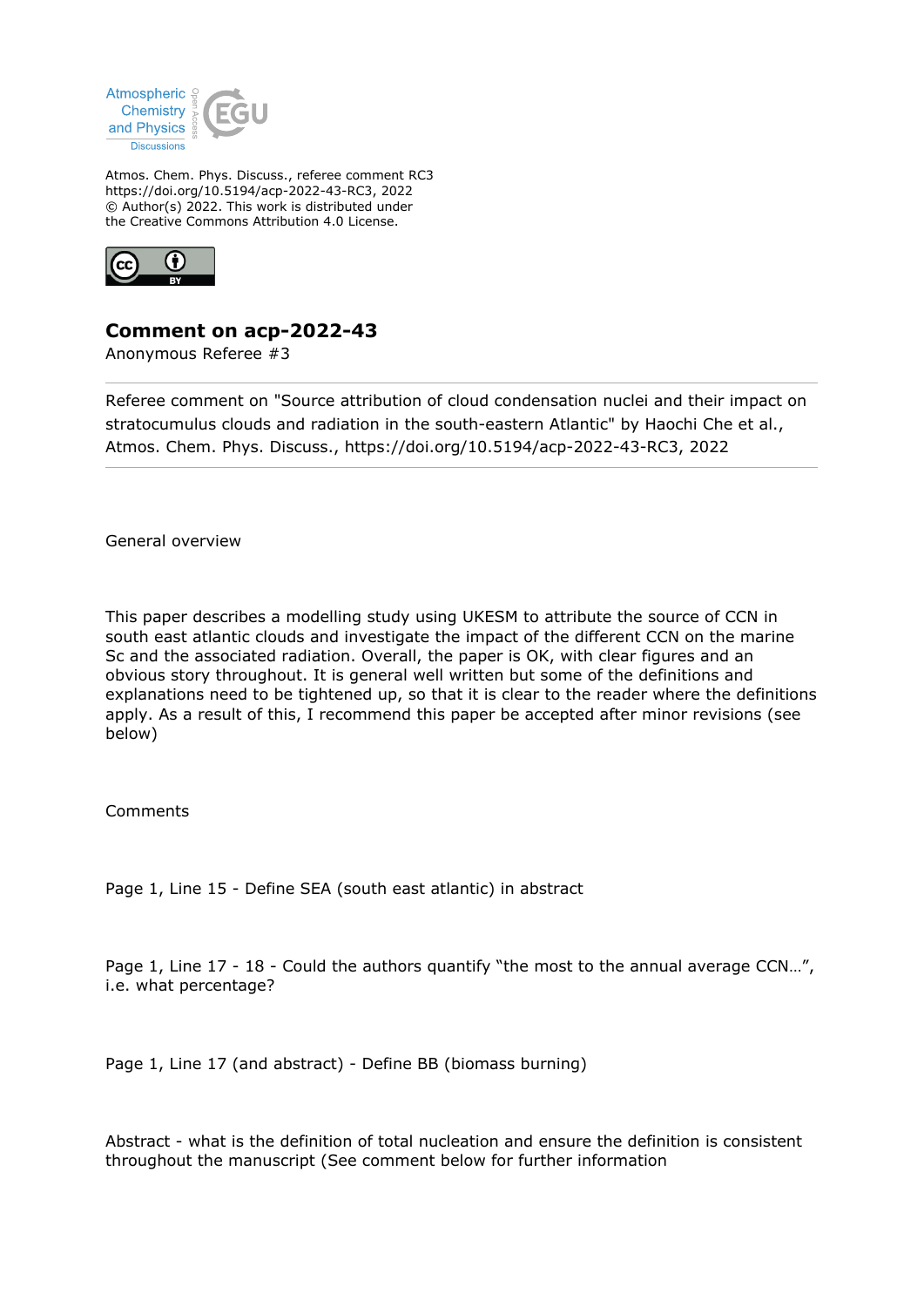Page 2, Line 25 to 27 - This statement is true when the BB airmass sits above and close to the inversion. It is not true when the BB mass is in the boundary layer or there is a gap between the absorbing air mass and the inversion. The authors need to add some text to clarify this statement, to avoid reader confusion.

Page 4, line 25 - Add Walters et al reference for GA7.1, https://gmd.copernicus.org/articles/12/1909/2019/gmd-12-1909-2019.html

Page 4, line 29 and 30 - "The κ-Kohler activation scheme is implemented, which use a hygroscopicity parameter of each aerosol mode, *κ*, to calculate the activated CCN." From the present description, this differs from the standard Abdul-Razzak and Ghan scheme in the UKESM, which is fine but could the authors add some information about why they have made this change and what is the advantage/impact of this change. The authors refer to Che et al (2021) throughout the paper but Che et al uses a different activation scheme. Is this important?

Page 4, Line 29 - This work uses UKCA-mode dust, which differs from CLASSIC dust used in the UKESM. Similar comment to above, such a difference is fine but could the authors add some information about why they have made this change and whether this is important in the base simulations or when considering comparison with earlier work.

Page 5 - Source attribution is achieved by switching off the emissions of BB, sea-salt, dust and DMS, respectively. While I understand why this has been done, how does switching off these emissions impact the simulation of cloud in these sensitivity tests. At present, this paper only shows cloud from the base simulations, so it is not possible to see what the impact of the changes in emissions are. Also, in switching of the emissions, I assume that the aerosol size distribution is impacted due to the removal of mass (and number). If so, does the change in size distribution impact the results or the conclusions? Does the change in size distribution influence any competition for vapour or the altitude at which water vapour is condensed?

Page 5 - the definition of "total nucleation" is confusing. On page 5, it is defined as the sum of boundary layer and binary nucleation, while in the abstract it is defined as "total nucleation (binary nucleation)". Then on page 9 (line 15) the authors state that "Total nucleation contributes more to CCN0.2% compared to boundary layer nucleation, indicating a contribution from the free troposphere". So what is total nucleation? Could the authors clarify what they mean and ensure consistency.

Page 7 line 14 - add "layer" after boundary

Page 8 - Figure 3, why is the scale for ccn concentration from dust negative? Is this correct? If so could the authors explain what is going on?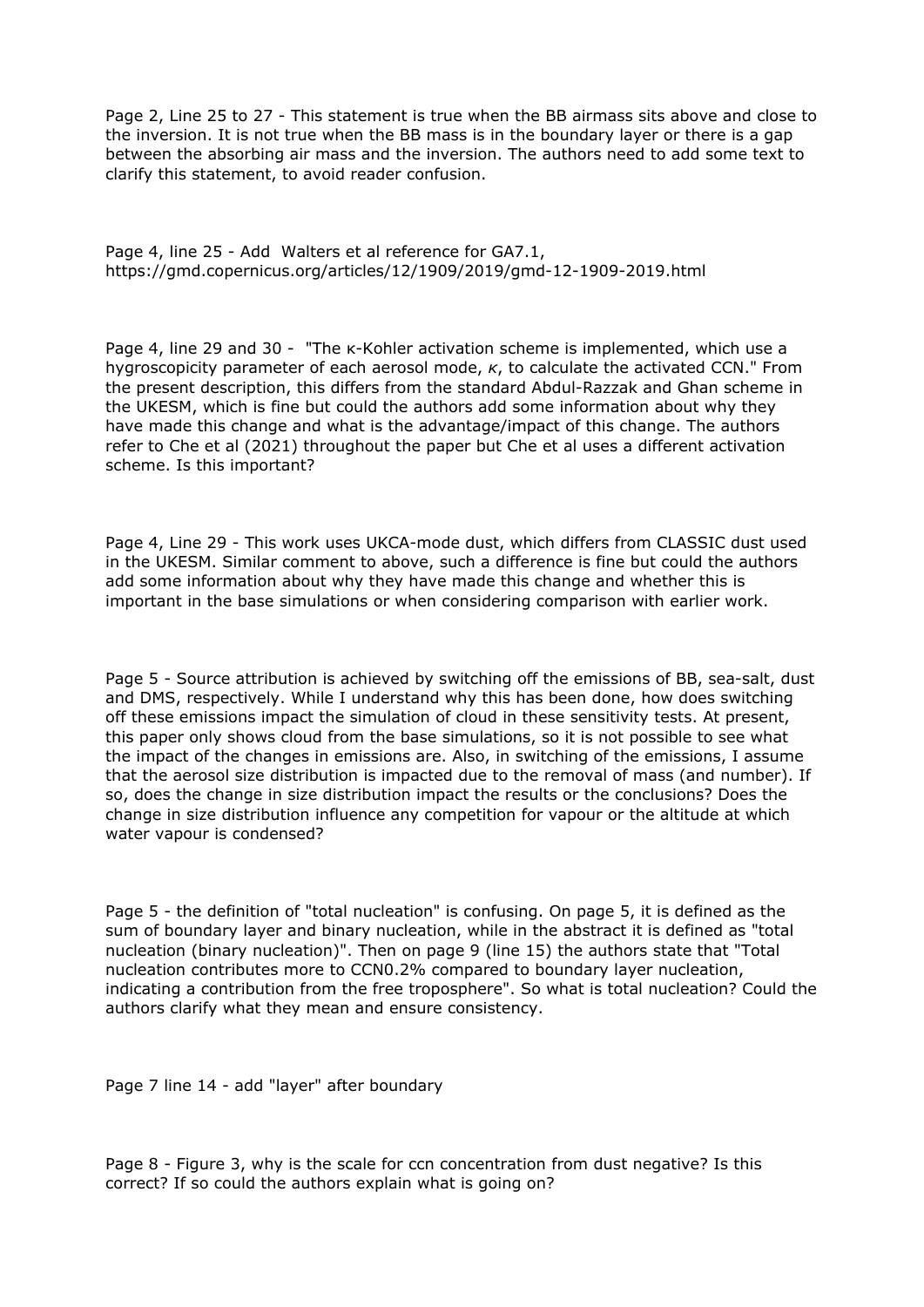Page 9 line 3 to 7 - Do you see differing heating rates above the cloud between the simulations with and without BB? Also, does the cloud top height differ between these 2 simulations. It would be useful to show such a difference since this will validate the authors speculation. At present Figure 3 only shows the baseline LWC, how do the clouds evolve in the sensitivity tests?

Page 11 line 15 to 17 - "This may be due to SO2 emitted from anthropogenic sources, which can increase CCN0.2% by nucleation." The authors speculate here but they do not demonstrate this. Is there anything else that could cause this? If so, the authors should state this. Ideally, it would be good to show this, if it is possible, with another sensitivity run.

Page 12 line 14 - 17 - "The increase in maximum supersaturation due to BB aerosols is caused by their shortwave radiation absorption effect. As it can warm the air due to its absorption of shortwave radiation, BB aerosol can enhance the inversion layer over clouds, preserving water vapour within the boundary layer and increasing the maximum supersaturation, consistent with the finding in Che et al. (2021)". This description is potentially misleading and confusing. In particular, "The increase in maximum supersaturation due to BB aerosols is caused by their shortwave radiation absorption effect", is not correct since the increase in boundary layer max supersaturation is caused by a dynamic feedback that results from the increased absorption. For example, Johnson et al (2004) demonstrated that an absorbing layer directly above the marine Sc deck will lead to an enhancement of the inversion strength, which will reduce the entrainment of warm and drier free troposphere air into the boundary layer. This leads to an increase in LWP compared to a simulation with no absorbing layer. In the work under review, the authors only focus on the preservation of the water vapour in the boundary layer and do not address the temperature profile. The impact of the BB layer on the inversion is referred to a lot but the authors do not present any profiles (potential temperature, vapour or RH) to demonstrate a strengthening of the temperature or moisture inversion. Could the authors add these to prove these statements about strengthening inversion?

I appreciate that the authors refer to Che et al 2021 as the reference for the impact of absorbing aerosol over marine Sc and the supplemental plots in Che et al 2021 show this impact. However, the simulations presented in this work seem to use some different parametrisations, e.g. activation, dust, so the results may not be directly comparable. Also the description in Che et al is as follows, "Near the coast, BBAs are generally above the underlying cloud deck; the absorption aerosols could strengthen the boundary layer inversion (Fig. S4) and thus decrease the dry air entrainment, resulting in increased humidity and hence supersaturation". This is a better description than "preserves water vapour in the boundary layer", since it is the RH that matters.

Page 16, line 19 to 21 - "The higher LWP caused by BB reflects the critical role of the radiative effect of BB aerosol in affecting cloud properties, and is consistent with our previous finding (Che et al., 2021)." I think it is important to state that this critical role will only occur where the absorbing layer is directly above the inversion. If there is a gap between the absorbing aerosol layer and the cloud so that the absorbing layer does not